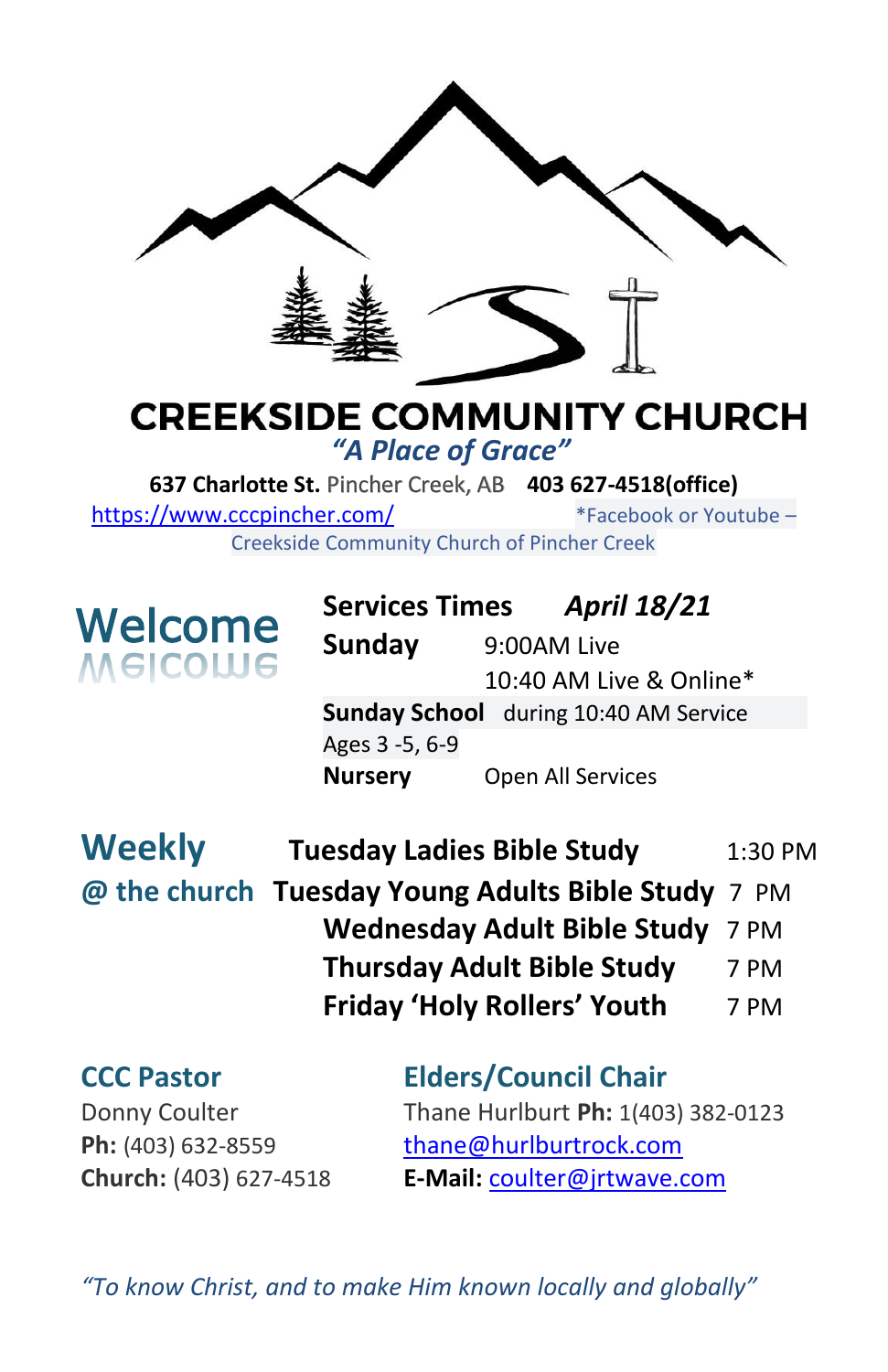# **Ministries & Outreach**

**Community** Joy Hurlburt *Deacon of Congregational Care 403 330-5399*, [joy@hurlburtrock.com](mailto:joy@hurlburtrock.com) **Missions** [sherryakitt@gmail.com](mailto:sherryakitt@gmail.com) **Prayer Needs** Pastor Donny **Youth Ministry 'Holy Rollers' Youth** Lachlan Terpstra Chelsea & Eli Barton **Ph: 403-339-0879 Ph: 403-795-2733 Today's Worship Service**

**Welcome and Announcements** Pastor Donny & Thane *Covid 19 mandated attendance allowances (33 people), wearing of masks, physical distancing, entry main doors, exit north door – all still being adhered to for each service*

Notice how we're focusing on Christian Camps today? Backpacks, Canoe, etc. are clues that camping season is coming soon – and it's !fun! for our children and youth. Welcome to *Steffi Reynolds, Camp Director, Mill Creek* Camp in Gladstone Valley. We'll also hear from *Pastor Donny, now Executive Director of Camp Nookawai* (Substitute Roy Thiesen) located near Fort Macleod

**Worship through Music** led by Chelsea & Eli

| <b>Trading My Sorrows</b> | My Lighthouse         |
|---------------------------|-----------------------|
| <b>Build Your Kingdom</b> | You are my all in all |

### **Today's Prayer and Praise**

**–** *praise and prayer for summer camps* – major outreaches to our communities. Where decisions to believe in Jesus are made by our youth. Where kids experience freedom in safe and caring activities. When wisdom is needed by Boards, Directors and volunteers as Covid 19 regulations require quick and careful responses. *Pray for our camps*

**Offerings Options - box** on back table. Or **Mail** to Creekside Community Church Box 757, Pincher Creek T0K 2J0. **Auto-debit** or **e-transfer** – [ccctreasurer20@gmail.com](mailto:ccctreasurer20@gmail.com)

**Benevolent offering** - box also on back table or add to your auto-debit **Breaking Cycles of Hunger –** fundraising campaign continues to end of this month. Use your regular giving choice to designate funds.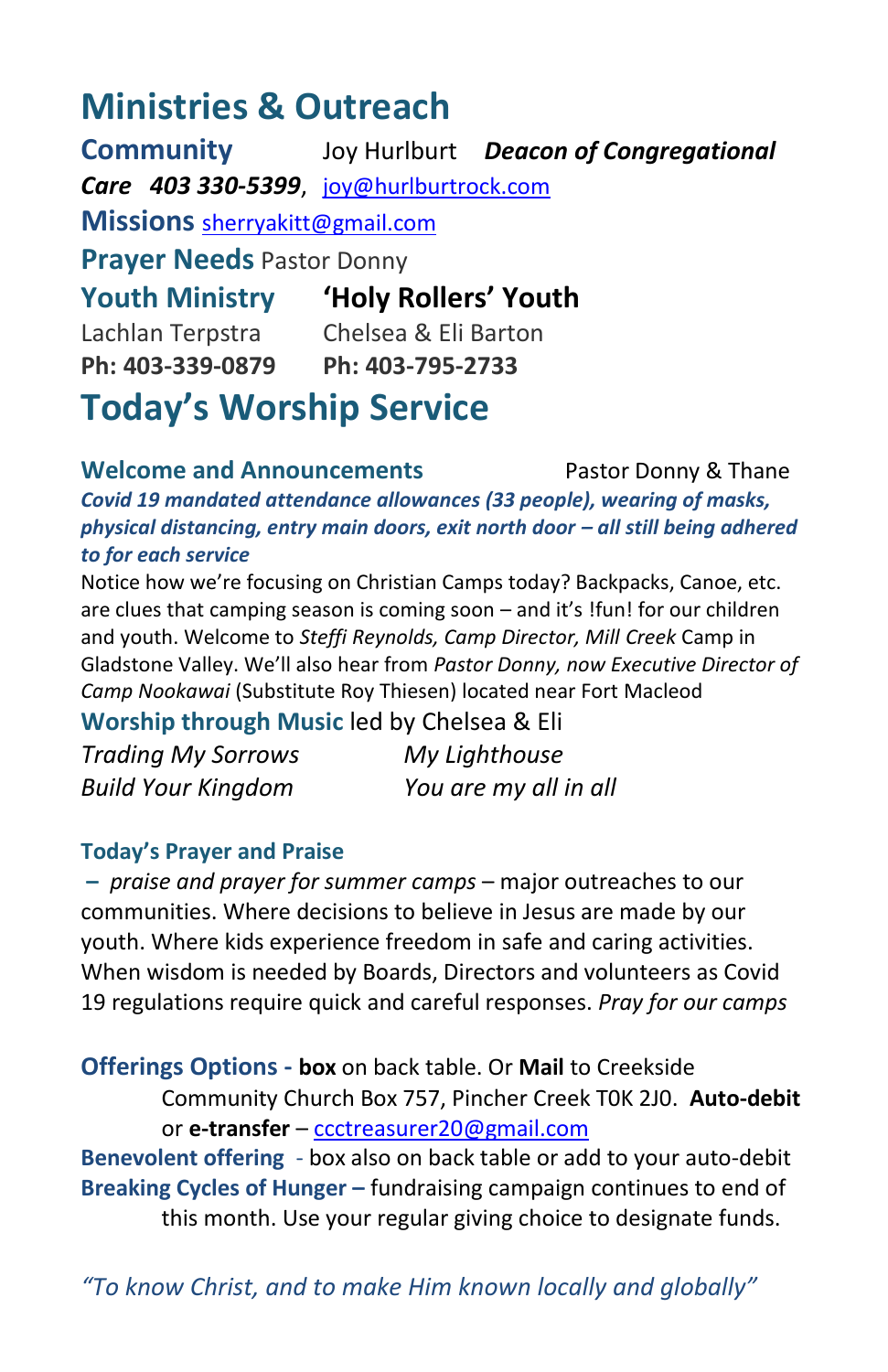**Today's Message Notes . . .**

*Pastor Donny is in voluntary isolation due to direct contact with a Covid positive person. There have been no signs of sickness as of today (day 10). The family is staying at home today just to be safe.*

*Please welcome from Cardston our guest minister Roy Thiesen*

*"To know Christ, and to make Him known locally and globally"*